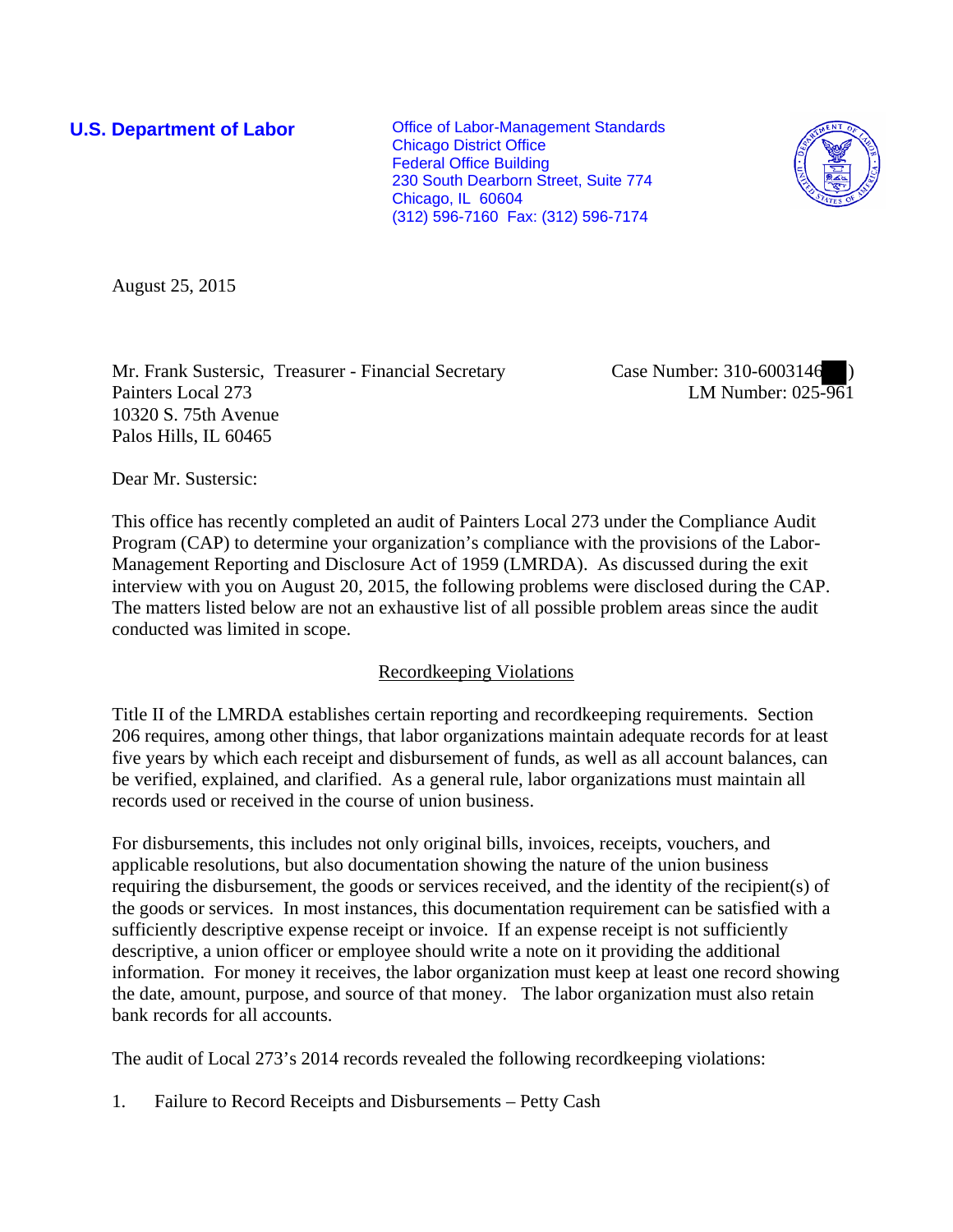Mr. Frank Sustersic August 25, 2015 Page 2 of 4

Local 273 did not maintain any record to reflect petty cash activity, which was consistently reported as having a \$50.00 balance on quarterly financial statements. However, you acknowledge using the petty cash fund to reconcile or accommodate approximately 24 under payments of members' quarterly dues payments during the fiscal year. You stated that the petty cash fund is replenished by members' cash payments during the fiscal year.

Union receipts records must include an adequate identification of all money the union receives and disburses. The records should show the date and amount received, and the source of the money. Petty cash is effectively a union cash account, requiring that you apply the same accounting standards as all other union accounts.

2. Receipts Improperly Recorded

Entries in Local 273's duplicate receipts journal did not always reflect the actual amount paid by members. Approximately 60 times during the fiscal year, members paid the incorrect amount for their quarterly dues. Instead of documenting the amount of money actually collected from the members, you completed the duplicate receipts to reflect the amount of dues that was owed. You acknowledged mailing dues overpayments back to members and temporarily covering underpayments with funds drawn from petty cash.

Union receipts records must contain the following basic information: the source of the funds; the amount received; the purpose of each payment; and the date the payment was received. The receipt is required to verify, explain, or clarify amounts required to be reported in Statement B (Receipts and Disbursements) of the LM-3. The LM-3 instructions for Statement B state that the labor organization must record receipts when it actually receives money and disbursements when it actually pays out money. Failure to record the actual amount of monies received will result in the union incorrectly reporting the total receipts and disbursements handled for the fiscal year.

3. Inventory of Assets

Local 273 did not maintain an inventory list or record for Jewel gift cards on hand during fiscal year ended December 31, 2014. The audit disclosed that the union had an unknown number of surplus Jewel gift cards on hand from the 2013 Christmas party. You stated that you did not know how many cards the union had at the beginning or end of the fiscal year as the cards were in the possession of the recording secretary. Union assets, including gift cards, must be accounted for through a union record such as an inventory list.

Based on your assurance that Local 273 will retain adequate documentation in the future, OLMS will take no further enforcement action at this time regarding the above violations.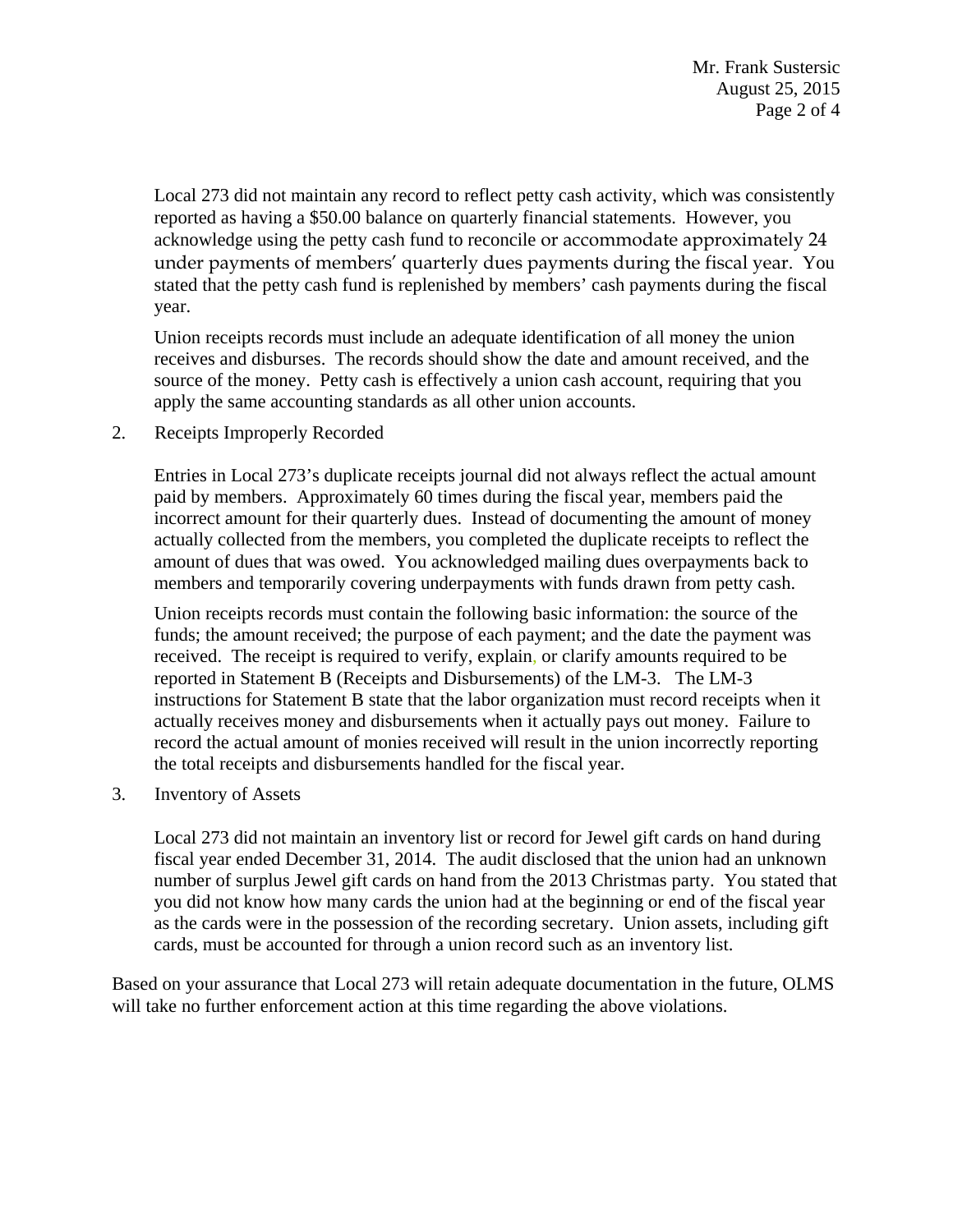Mr. Frank Sustersic August 25, 2015 Page 3 of 4

# Reporting Violations

The audit disclosed a violation of LMRDA Section 201(b), which requires labor organizations to file annual financial reports accurately disclosing their financial condition and operations. The Labor Organization Annual Report LM-3 filed by Local 273 for the fiscal year ended December 31, 2014, was deficient in the following areas:

**1.** Failure to Report Petty Cash Activity as Receipts and Disbursements

Local 273 did not properly report activity of the petty cash fund as discussed above in Schedule B. As detailed on page 13 of the LM-3 instructions, the purpose of Schedule B is to report the flow of cash in and out of your organization during the reporting period. Netting, or the offsetting of receipts against disbursements and reporting only the balance (net), is not permitted.

The effect of this violation on Schedule B, Receipts and Disbursements, cannot be quantitated because no records were maintained. However, you acknowledge that the petty cash fund was used approximately 60 times to accommodate under and over payments of members' quarterly dues payments during the fiscal year.

2. Reporting of Assets, Gift cards

The union did not report the value of property on hand at the beginning and end of the year in Item 30 (Other Assets) of the LM-3. As discussed above, in early 2014 the union had surplus Jewel gift cards on hand from the 2013 Christmas party which must be recorded through a union inventory and on the annual financial report, Form LM-3. The surplus cards were wholly or in part distributed at the holiday party in December 2014. Distribution of the union assets should be reported on the LM-3 report on line 54, Other Disbursements.

I am not requiring that Local 273 file an amended LM report for 2014 to correct the deficient items, but Local 273 has agreed to properly report the deficient items on all future reports it files with OLMS.

## Other Issues

## 1. Compensation Policy

During the fiscal year, you received compensation for serving as both the financial secretary and the treasurer. The union bylaws are silent on how individuals should be compensated for holding multiple positions. The union must keep a record, such as meeting minutes, to show the current salary authorized by the entity or individual in the union with the authority to establish salaries.